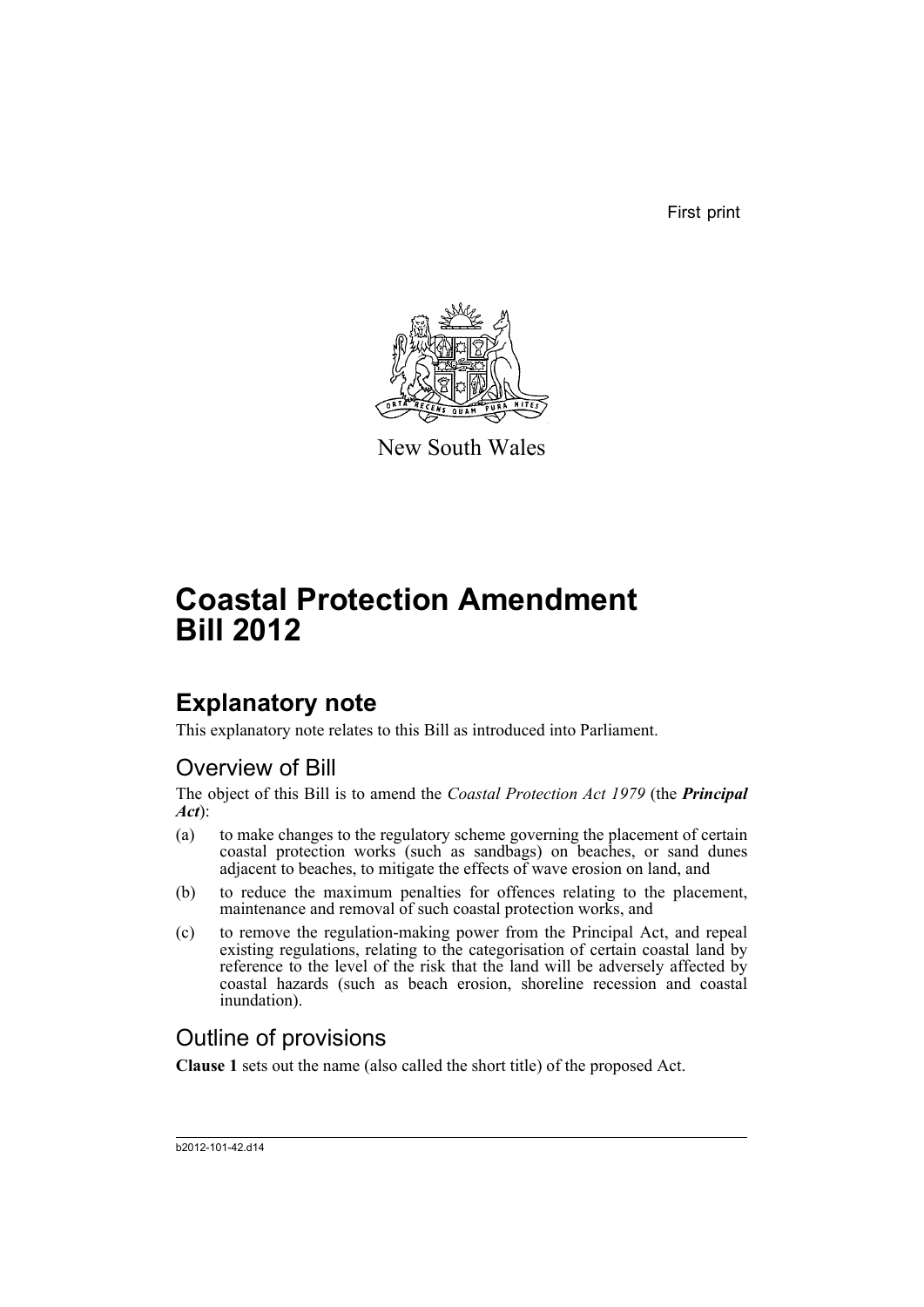Explanatory note

**Clause 2** provides for the commencement of the proposed Act on a day or days to be appointed by proclamation.

### **Schedule 1 Amendment of Coastal Protection Act 1979 No 13**

#### **Amendments relating to temporary coastal protection works generally**

**Schedule 1 [1], [2], [4] and [12]** rename "emergency coastal protection works" as "temporary coastal protection works".

**Schedule 1 [6] and [8]** provide that a person does not require regulatory approval under the Principal Act or any other law (such as development consent under the *Environmental Planning and Assessment Act 1979*) for temporary coastal protection works that comply with the requirements for those works set out in the Principal Act. The amendments make it clear that such works on private land are no longer required to be authorised by a pre-existing certificate issued by an emergency works authorised officer. **Schedule 1 [7], [10] and [22]** make consequential amendments.

**Schedule 1 [8]** also removes current requirements that temporary coastal protection works only be placed:

- (a) to reduce the impact or likely impact of erosion on a building being lawfully used for residential, commercial or community purposes, and
- (b) when beach erosion is occurring or imminent or is reasonably foreseeable.

**Schedule 1 [9]** removes the requirement that temporary coastal protection works be removed 12 months after placement. (See proposed section 55VA regarding a maximum period for the placement of temporary coastal protection works on public land).

**Schedule 1 [11]** removes a current restriction that provides that emergency coastal protection works may be placed on private land only once.

#### **Amendments relating to temporary coastal protection works and public land**

**Schedule 1 [13] and [14]** make a number of amendments relating to the use and occupation of public land for the placement of temporary coastal protection works.

Under proposed section 55T  $(1)$ – $(2A)$  and  $(3A)$  a person will be able to obtain a certificate to authorise the person to use and occupy public land for the placing and maintaining of temporary coastal protection works (without obtaining a lease, licence or permit in respect of, or an easement or right-of-way in relation to, the public land). Such a certificate must not be issued unless the issuing authority is satisfied that all reasonable measures have been taken and will be taken to avoid using or occupying the public land for the placing and maintaining of the works and to ensure reasonable public access (including access for local and public authorities) to and through the beach concerned is maintained.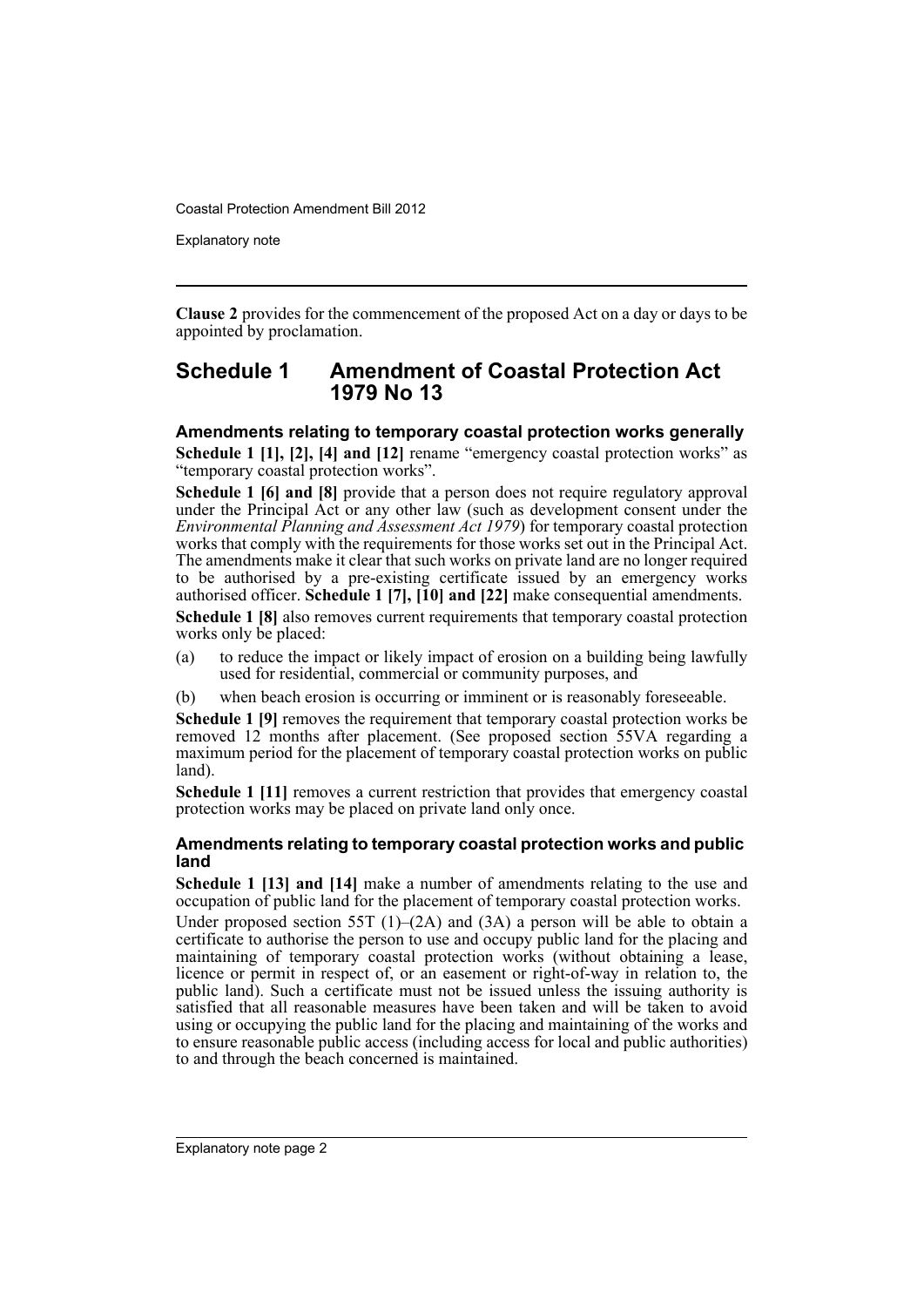Explanatory note

It will be a condition of such a certificate that the holder of the certificate must take all reasonable measures:

- (a) to avoid damage to assets and vegetation on the public land, and
- (b) to minimise risks to the public on the public land, and
- (c) to minimise disruption of the public use of the beach concerned.

**Schedule 1 [20] and [26]** move and renumber certain provisions of the Principal Act relating to the use and occupation of public land for the placement of temporary coastal protection works (being current sections 55Q and 55Z (3)). Proposed section 55VA provides that the maximum period allowed for temporary coastal protection works on public land is 2 years (rather than the current 12 months) commencing on the placement of the works. Works cease to be temporary coastal protection works for the purposes of the Principal Act if the works remain in place for longer than that maximum period. That period can be extended if at the expiry of that 2-year period, a development application under the *Environmental Planning and Assessment Act 1979* for consent to development for the purposes of coastal protection works on the same land (that is, long term works) is pending.

Proposed section 55VB continues the operation of current section 55Z (3) to provide that a public authority must not unreasonably refuse a person access to the public authority's public land to enable the person to lawfully place temporary coastal protection works on the public authority's land or on other public or private land.

Former section 55Z (2) that relates to the use and occupation of adjacent land (other than public land) for the placing, maintaining and removal of temporary coastal protection works is retained (with minor modification) as substituted section 55Z.

**Schedule 1 [3], [15]–[19] and [30]** make amendments to remove the requirement that authorities responsible for issuing those certificates for the use and occupation of public land for temporary coastal protection works must appoint emergency works authorised officers and delegate functions relating to those certificates to those officers. Under the amended provisions those authorities may (but are not required to) delegate such functions to authorised officers under the Principal Act or persons, or any classes of persons, authorised by the regulations.

**Schedule 1 [21], [23] and [27]–[29]** make consequential amendments.

#### **Amendments reducing maximum penalties for certain offences**

**Schedule 1 [5]** reduces the maximum penalty for the offence of carrying out certain unauthorised anti-beach erosion work if:

- (a) a person commits the offence under section 55K (1) by placing material on a beach, or a sand dune adjacent to a beach, and
- (b) the material is material of the kind permitted for temporary coastal protection works.

**Schedule 1 [24] and [25]** reduce the maximum penalty for the offence of failing to remove temporary coastal protection works from public land, and to restore that land, before the expiry of the maximum period allowed for those works. The amendments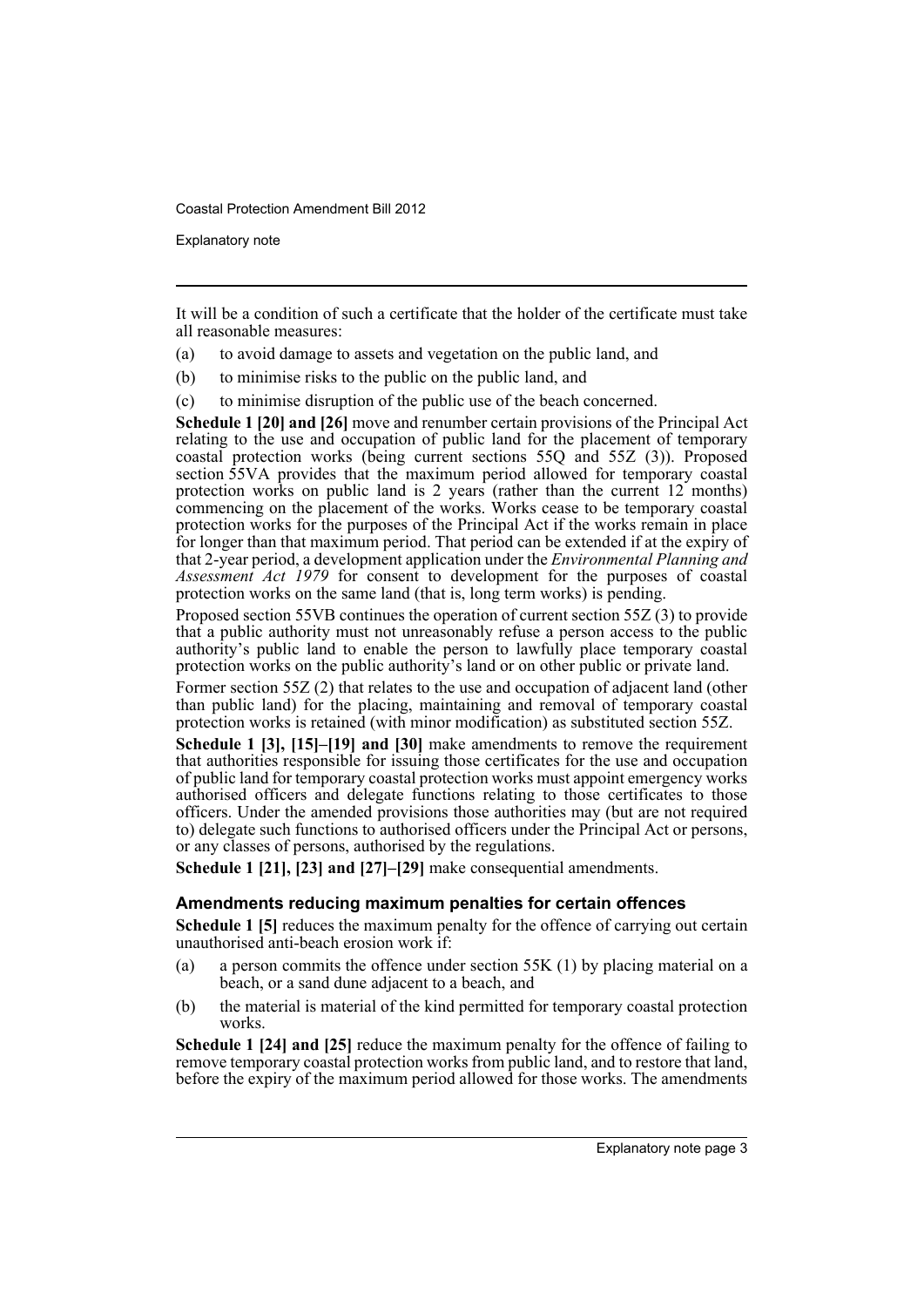Explanatory note

also renumber the section that contains the offence (section 55Y) and move it to a more appropriate location in the Principal Act as the provision now deals only with public land. **Schedule 1 [36]** and **Schedule 2 [2]** make consequential amendments. **Schedule 1 [31] and [32]** reduce the maximum penalty for the offence relating to the failure to comply with certain orders of a Coastal Authority under the Principal Act relating to temporary coastal protection works. The penalty relating to other orders under the Principal Act relating to other materials and structures on beaches remains unchanged.

#### **Amendments repealing the regulation-making power in relation to the categorisation of land**

**Schedule 1 [35]** removes section 56B from the Principal Act. That section enables regulations to be made with regard to categorisation of land within the coastal zone into risk categories according to the level of the risk that particular land will be adversely affected by coastal hazards and related matters (including regulations requiring planning certificates issued under section 149 of the *Environmental Planning and Assessment Act 1979* to include information regarding such categorisations). See also **Schedule 2 [3]** for the repeal of existing regulations made under this power.

#### **Miscellaneous amendments**

**Schedule 1 [33] and [34]** make consequential amendments to provisions relating to successors in title and temporary coastal protection works.

**Schedule 1 [37]** enables regulations of a savings or transitional nature consequent on the enactment of the proposed Act to be made.

## **Schedule 2 Amendment of Coastal Protection Regulation 2011**

**Schedule 2 [1] and [2]** make consequential amendments to the *Coastal Protection Regulation 2011*.

**Schedule 2 [3]** omits Part 4 of that Regulation. That Part provides for a scheme of categorisation of land within the coastal zone into risk categories according to the level of the risk that particular land will be adversely affected by coastal hazards. The scheme also provides for the inclusion in planning certificates issued under section 149 of the *Environmental Planning and Assessment Act 1979* of information regarding such categorisations.

# **Schedule 3 Amendment of other legislation**

**Schedule 3** contains consequential amendments to other legislation.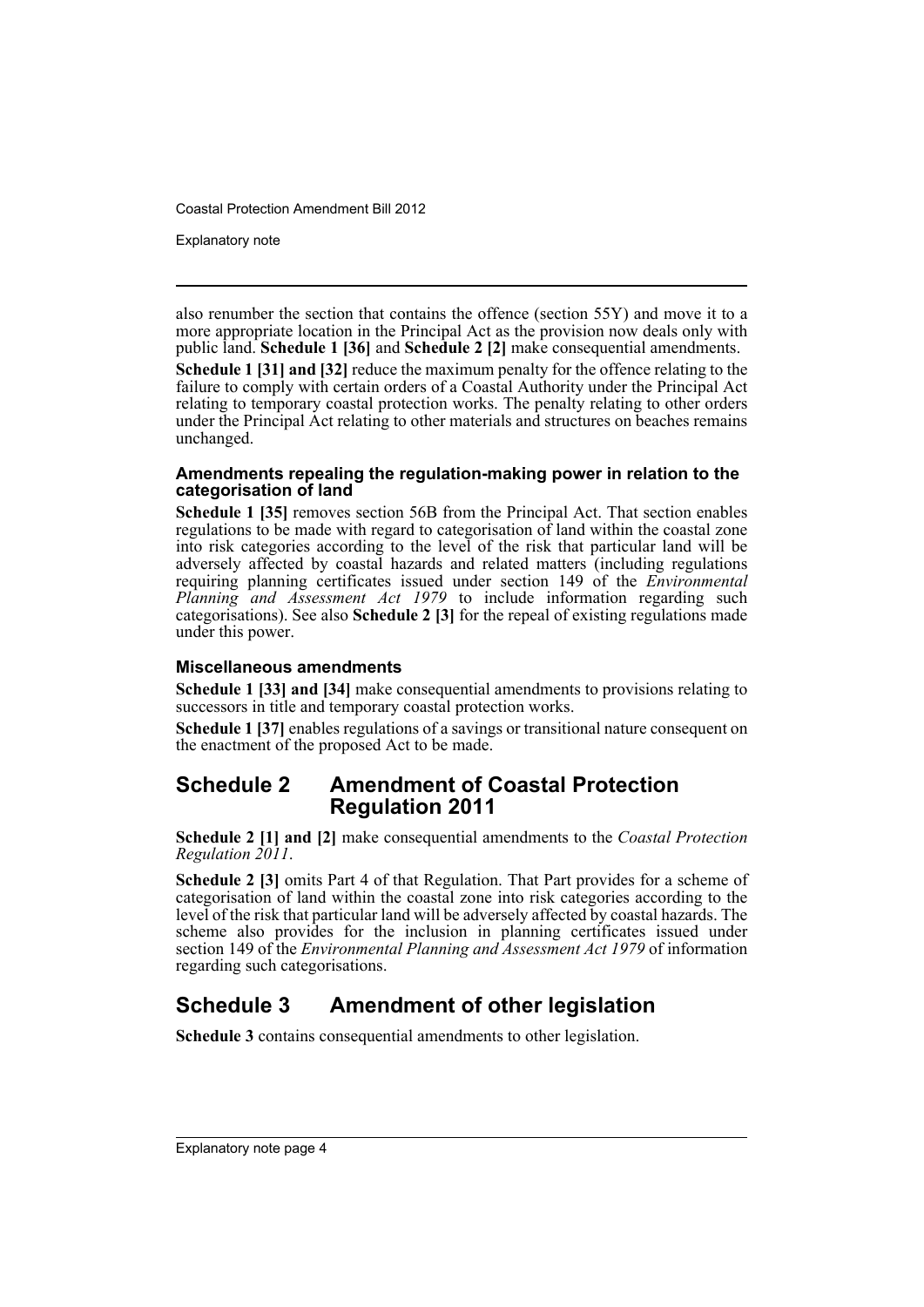First print



New South Wales

# **Coastal Protection Amendment Bill 2012**

# **Contents**

|            |                                                           | Page |
|------------|-----------------------------------------------------------|------|
| 1.         | Name of Act                                               |      |
| 2          | Commencement                                              |      |
|            | Schedule 1 Amendment of Coastal Protection Act 1979 No 13 | 3    |
| Schedule 2 | <b>Amendment of Coastal Protection Regulation 2011</b>    | 10   |
|            | Schedule 3 Amendment of other legislation                 | 11   |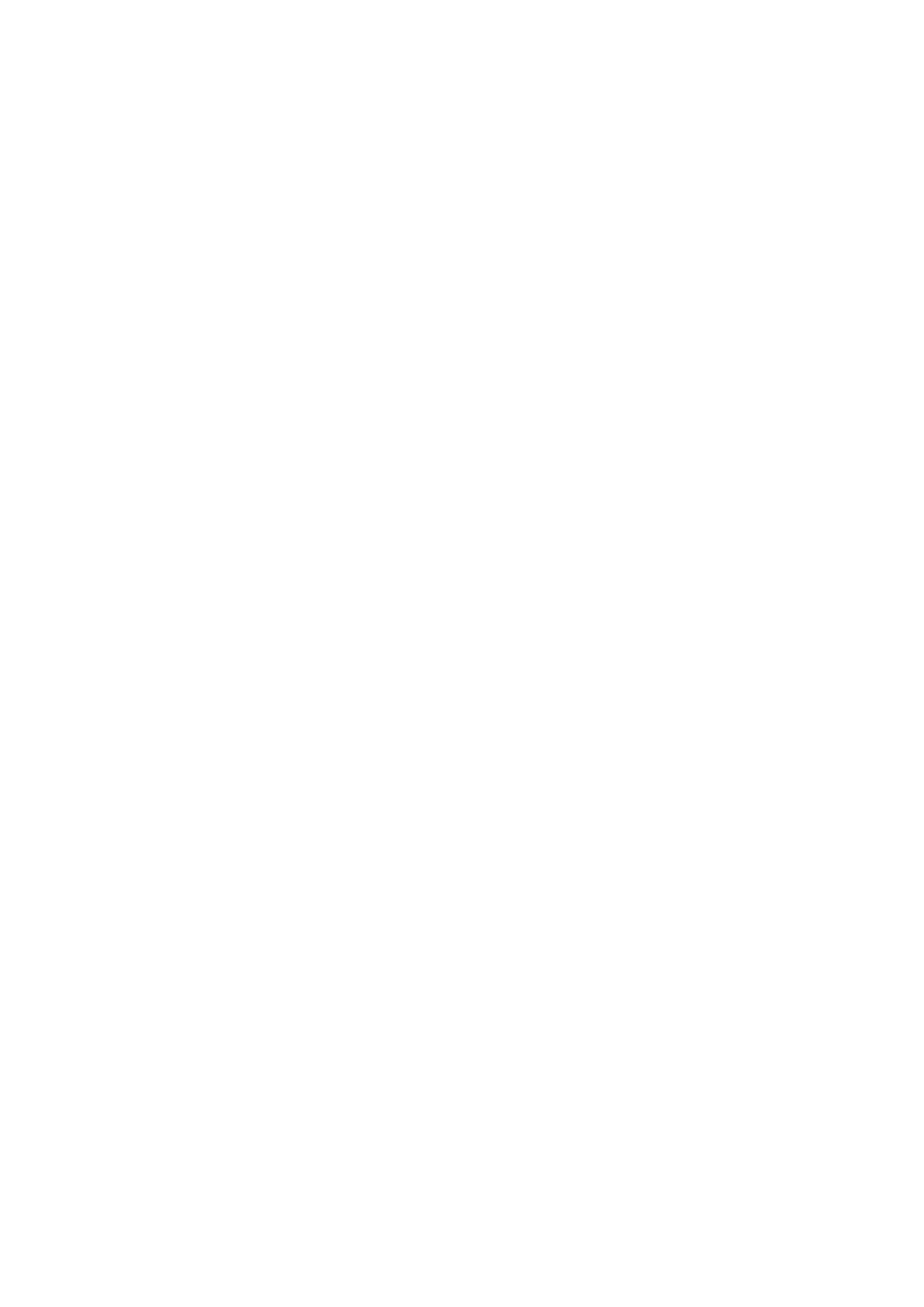

New South Wales

# **Coastal Protection Amendment Bill 2012**

No , 2012

## **A Bill for**

An Act to amend the *Coastal Protection Act 1979* to make further provision with respect to the use and occupation of the coastal region and to facilitate the carrying out of certain temporary coastal protection works; and for other purposes.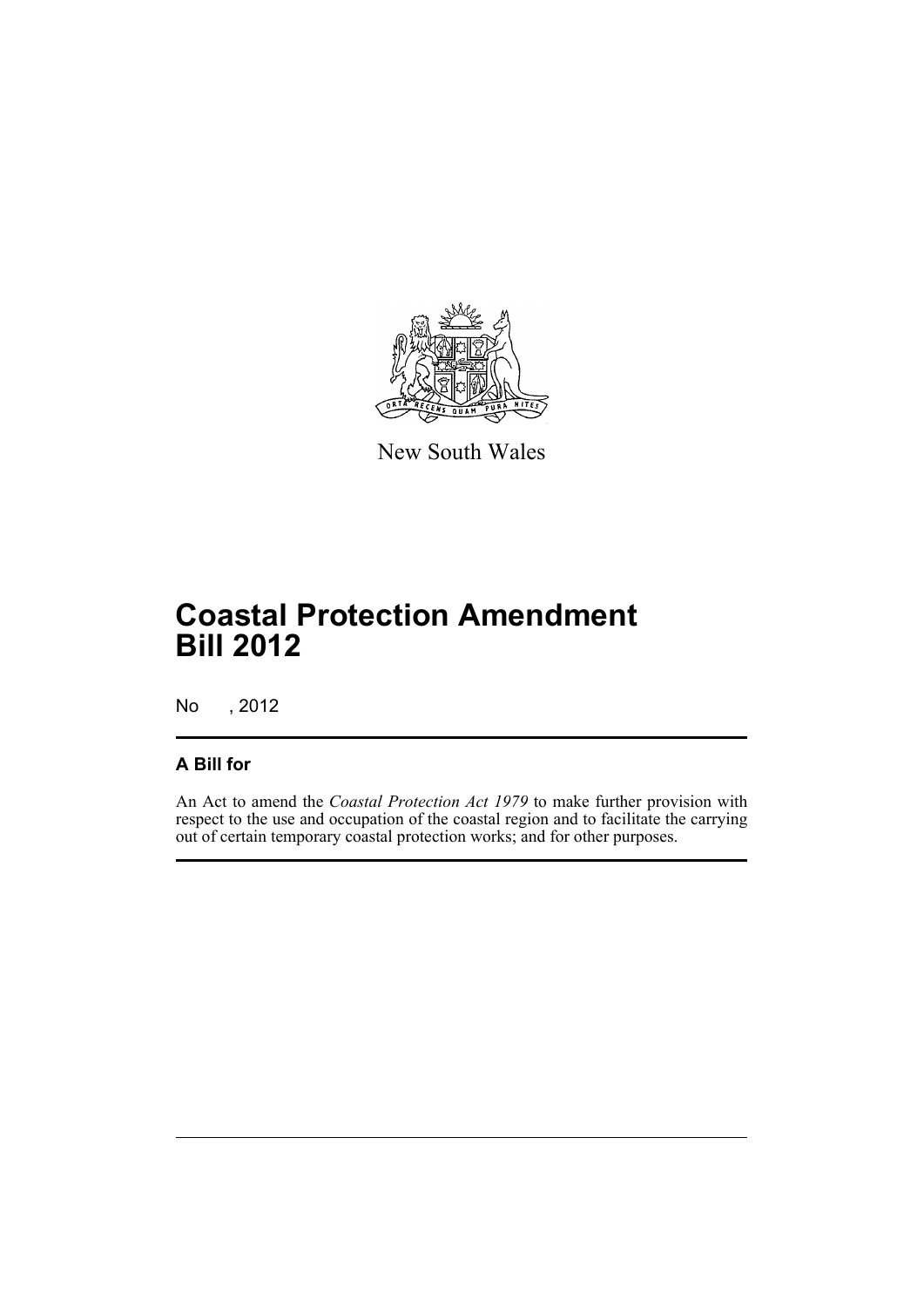<span id="page-7-1"></span><span id="page-7-0"></span>

| The Legislature of New South Wales enacts: |                                                                      |                |
|--------------------------------------------|----------------------------------------------------------------------|----------------|
|                                            | Name of Act                                                          | $\mathcal{P}$  |
|                                            | This Act is the <i>Coastal Protection Amendment Act 2012</i> .       | 3              |
|                                            | <b>Commencement</b>                                                  | $\overline{a}$ |
|                                            | This Act commences on a day or days to be appointed by proclamation. | 5              |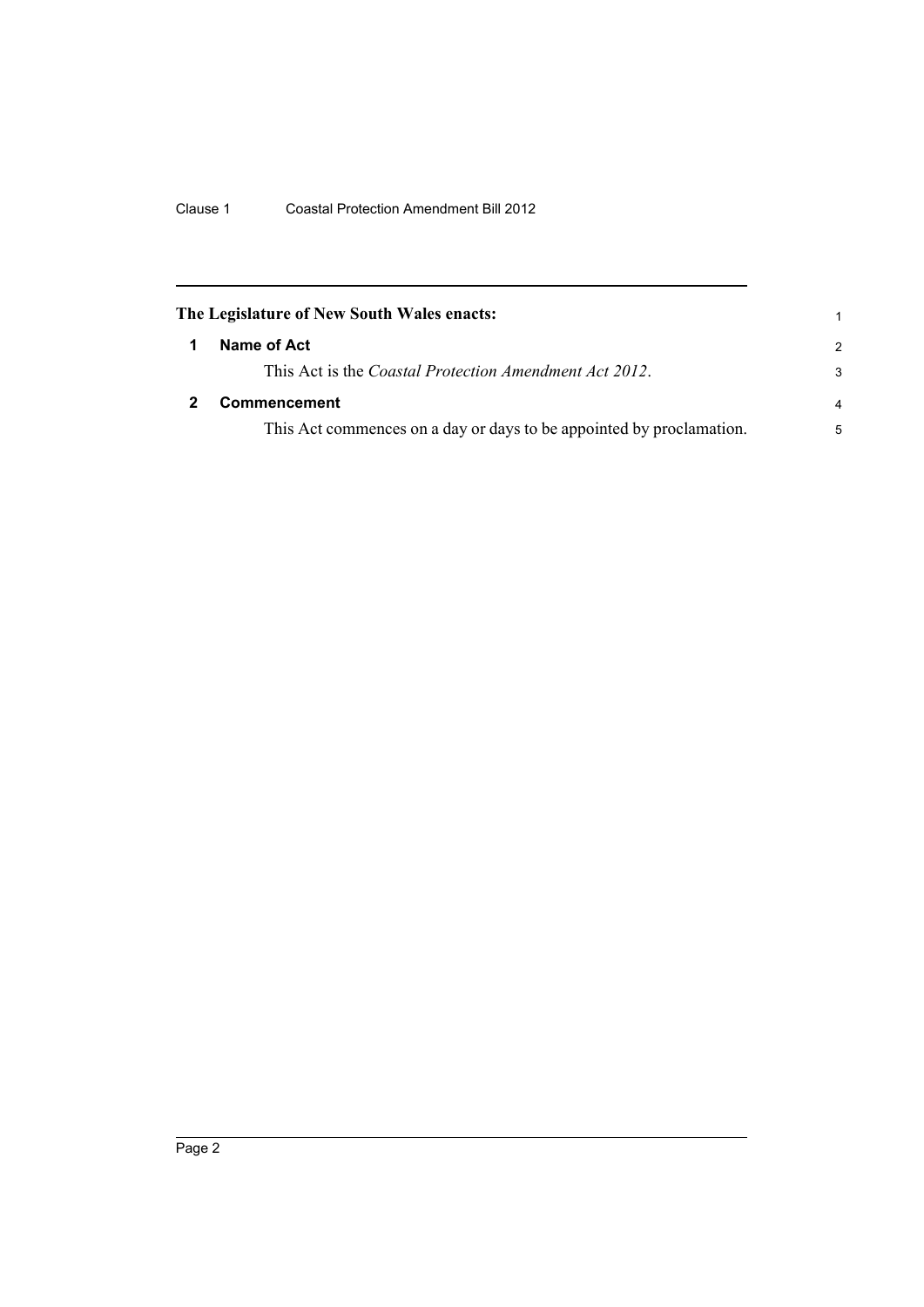Amendment of Coastal Protection Act 1979 No 13 Schedule 1

<span id="page-8-0"></span>

|     | <b>Schedule 1</b>    | <b>Amendment of Coastal Protection Act</b><br>1979 No 13                                                                                      | $\mathbf{1}$<br>2   |
|-----|----------------------|-----------------------------------------------------------------------------------------------------------------------------------------------|---------------------|
| [1] |                      | The whole Act (except as otherwise amended by this Act)                                                                                       | 3                   |
|     |                      | Omit "emergency coastal protection works" and "Emergency coastal<br>protection works" wherever occurring.                                     | $\overline{4}$<br>5 |
|     |                      | Insert instead "temporary coastal protection works" and "Temporary coastal<br>protection works", respectively.                                | 6<br>$\overline{7}$ |
| [2] |                      | <b>Section 4 Definitions</b>                                                                                                                  | 8                   |
|     |                      | Omit the definition of <i>emergency coastal protection works</i> from section 4(1).                                                           | 9                   |
|     |                      | Insert in alphabetical order:                                                                                                                 | 10 <sup>1</sup>     |
|     |                      | <i>temporary coastal protection works</i> —see Division 1 of Part 4C.                                                                         | 11                  |
| [3] |                      | Section 4 (1), definition of "emergency works authorised officer"                                                                             | 12                  |
|     | Omit the definition. |                                                                                                                                               | 13                  |
| [4] |                      | Section 4 (1), definition of "relevant local council"                                                                                         | 14                  |
|     |                      | Omit "emergency coastal protection works".                                                                                                    | 15                  |
|     |                      | Insert instead "temporary coastal protection works".                                                                                          | 16                  |
| [5] |                      | Section 55K Breach of coastal zone management plan: offence                                                                                   | 17                  |
|     |                      | Insert at the end of the section:                                                                                                             | 18                  |
|     | (2)                  | However, if:                                                                                                                                  | 19                  |
|     |                      | a person commits the offence under subsection (1) by<br>(a)<br>placing material on a beach, or a sand dune adjacent to a<br>beach, and        | 20<br>21<br>22      |
|     |                      | the material is material of the kind referred to in<br>(b)<br>section 55P $(1)$ (a) or (b),                                                   | 23<br>24            |
|     |                      | the maximum penalty for the offence is 2,250 penalty units (in<br>the case of a corporation) or $1,125$ penalty units (in any other<br>case). | 25<br>26<br>27      |
| [6] | protection works     | Section 550 Regulatory approvals not required for temporary coastal                                                                           | 28<br>29            |
|     |                      | Omit "if the works are authorised by a certificate under Division 2".                                                                         | 30                  |
|     | this Act".           | Insert instead "that comply with the requirements for those works set out in                                                                  | 31<br>32            |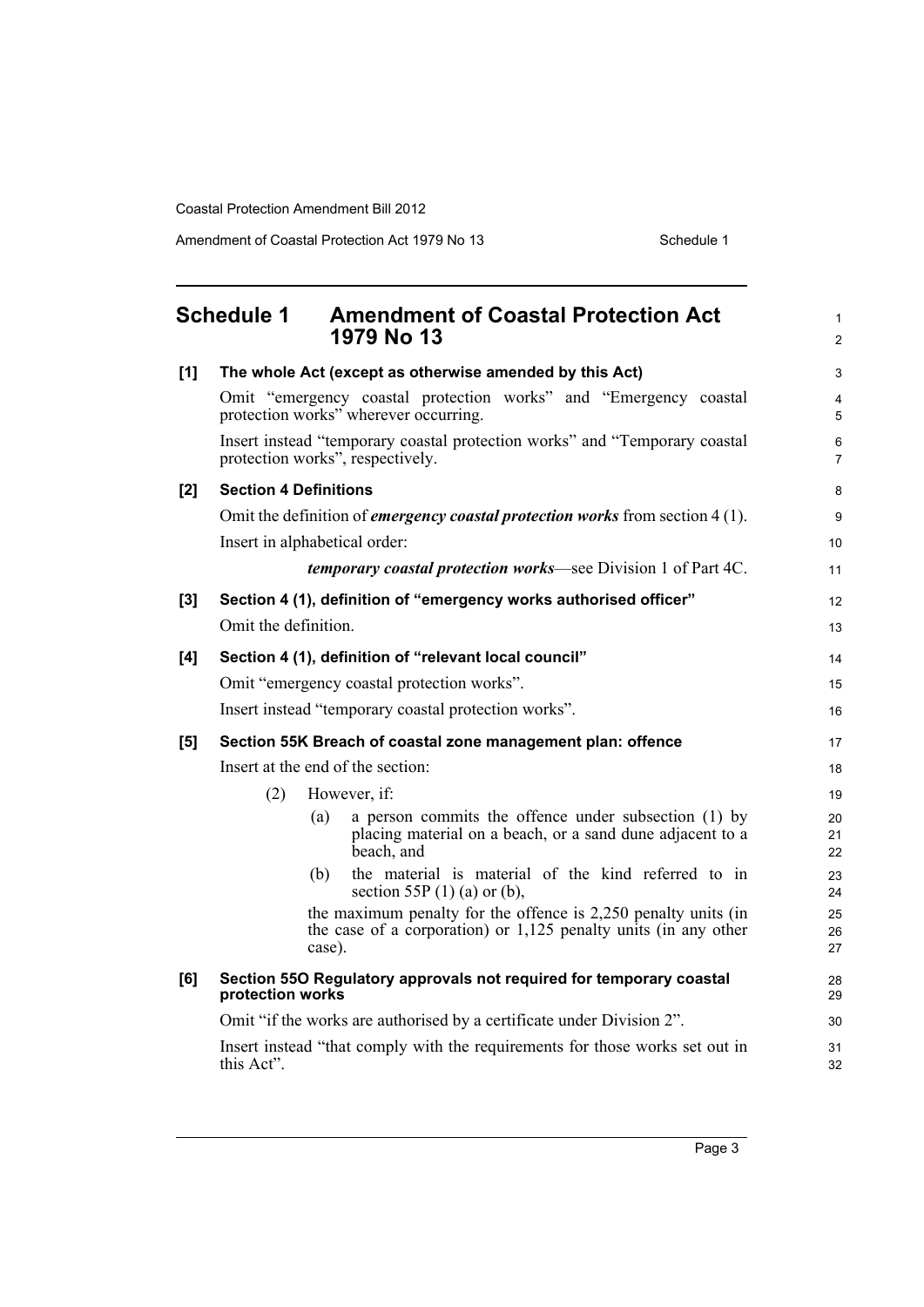Schedule 1 Amendment of Coastal Protection Act 1979 No 13

| [7]    | Section 550, note |                                                                                                                                    | 1                            |
|--------|-------------------|------------------------------------------------------------------------------------------------------------------------------------|------------------------------|
|        |                   | Omit the note. Insert instead:                                                                                                     | $\overline{2}$               |
|        |                   | Note. This means that planning and associated approvals are not<br>required for the placement and maintenance of temporary coastal | 3<br>$\overline{\mathbf{4}}$ |
|        |                   | protection works that comply with the requirements for such works set                                                              | $\overline{5}$               |
|        |                   | out in this Act-see section 55W.                                                                                                   | 6                            |
| [8]    |                   | Section 55P Meaning of "temporary coastal protection works"                                                                        | $\overline{7}$               |
|        |                   | Omit section 55P $(2)$ $(a)$ , $(b)$ and $(c)$ . Insert instead:                                                                   | 8                            |
|        |                   | the material must be placed by or on behalf of an owner of<br>(a)                                                                  | 9                            |
|        |                   | land to reduce the impact or likely impact from wave<br>erosion on that land.                                                      | 10                           |
|        |                   |                                                                                                                                    | 11                           |
| [9]    | works             | Section 55Q Maximum period allowed for emergency coastal protection                                                                | 12<br>13                     |
|        | Omit the section. |                                                                                                                                    | 14                           |
|        |                   |                                                                                                                                    |                              |
| $[10]$ | works             | Section 55R Maintenance requirements for temporary coastal protection                                                              | 15<br>16                     |
|        |                   | Omit section 55R $(1)$ (a).                                                                                                        | 17                           |
| [11]   | once              | Section 55S Emergency coastal protection works may be placed only                                                                  | 18<br>19                     |
|        | Omit the section. |                                                                                                                                    | 20                           |
| $[12]$ |                   | Part 4C, Division 2, heading                                                                                                       | 21                           |
|        |                   | Omit the heading. Insert instead:                                                                                                  | 22                           |
|        | <b>Division 2</b> | Temporary coastal protection works and                                                                                             | 23                           |
|        |                   | public land                                                                                                                        | 24                           |
| $[13]$ |                   | Section 55T Certificates relating to temporary coastal protection works                                                            | 25                           |
|        | on public land    |                                                                                                                                    | 26                           |
|        |                   | Omit section 55T (1) and (2). Insert instead:                                                                                      | 27                           |
|        | (1)               | A certificate under this Division authorises the certificate holder                                                                | 28                           |
|        |                   | to use and occupy public land for the placing and maintaining of                                                                   | 29                           |
|        |                   | the temporary coastal protection works to mitigate the effects of<br>wave erosion on the holder's land (without obtaining a lease, | 30                           |
|        |                   | licence or permit in respect of, or an easement or right-of-way in                                                                 | 31<br>32                     |
|        |                   | relation to, the public land).                                                                                                     | 33                           |
|        | (2)               | An owner of land (or a person acting on behalf of, and with the                                                                    | 34                           |
|        |                   | written authority of, the owner of land) may apply to the relevant                                                                 | 35                           |
|        |                   |                                                                                                                                    |                              |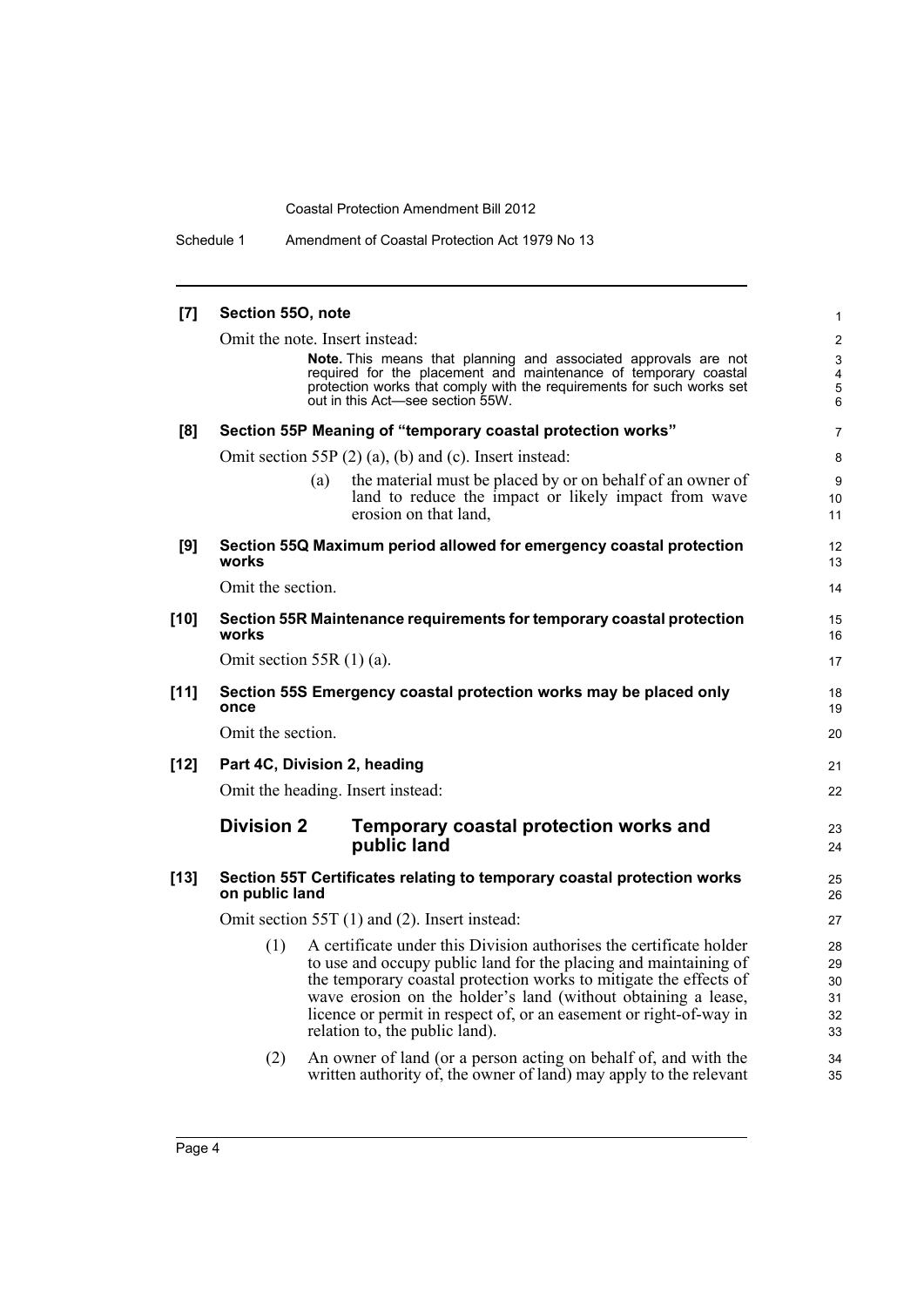|        |                                 | Division. | local council or to the Director-General for a certificate under this                                                                                     | 1<br>$\overline{2}$ |
|--------|---------------------------------|-----------|-----------------------------------------------------------------------------------------------------------------------------------------------------------|---------------------|
|        | (2A)                            |           | An issuing authority must not issue a certificate unless the<br>authority is satisfied that all reasonable measures have been taken<br>and will be taken: | 3<br>4<br>5         |
|        |                                 | (a)       | to avoid using or occupying the public land for the placing<br>and maintaining of the works, and                                                          | 6<br>$\overline{7}$ |
|        |                                 | (b)       | to ensure reasonable public access (including access for<br>local and public authorities) to and through the beach<br>concerned is maintained.            | 8<br>9<br>10        |
| $[14]$ | Section 55T (3A)                |           |                                                                                                                                                           | 11                  |
|        | Insert after section $55T(3)$ : |           |                                                                                                                                                           | $12 \overline{ }$   |
|        | (3A)                            |           | It is a condition of a certificate under this Division that the holder<br>of the certificate must take all reasonable measures:                           | 13<br>14            |
|        |                                 | (a)       | to avoid damage to assets and vegetation on the public<br>land, and                                                                                       | 15<br>16            |
|        |                                 | (b)       | to minimise risks to the public on the public land, and                                                                                                   | 17                  |
|        |                                 | (c)       | to minimise disruption of the public use of the beach<br>concerned.                                                                                       | 18<br>19            |
| $[15]$ | Section 55T (6), note           |           |                                                                                                                                                           | 20                  |
|        | Omit the note.                  |           |                                                                                                                                                           | 21                  |
| $[16]$ | Section 55T (7A)                |           |                                                                                                                                                           | 22                  |
|        | Insert after section $55T(7)$ : |           |                                                                                                                                                           | 23                  |
|        | (7A)                            |           | An issuing authority may delegate the exercise of any function of<br>the authority under this section to:                                                 | 24<br>25            |
|        |                                 | (a)       | an authorised officer, or                                                                                                                                 | 26                  |
|        |                                 | (b)       | any person, or any class of persons, authorised for the<br>purposes of this section by the regulations.                                                   | 27<br>28            |
| $[17]$ | <b>Section 55T (8)</b>          |           |                                                                                                                                                           | 29                  |
|        |                                 |           | Omit the definition of emergency works authorised officer.                                                                                                | 30                  |
| $[18]$ |                                 |           | Section 55V Notification of other issuing authority                                                                                                       | 31                  |
|        |                                 |           | Omit "emergency works authorised officer who".                                                                                                            | 32                  |
|        |                                 |           | Insert instead "person or body that".                                                                                                                     | 33                  |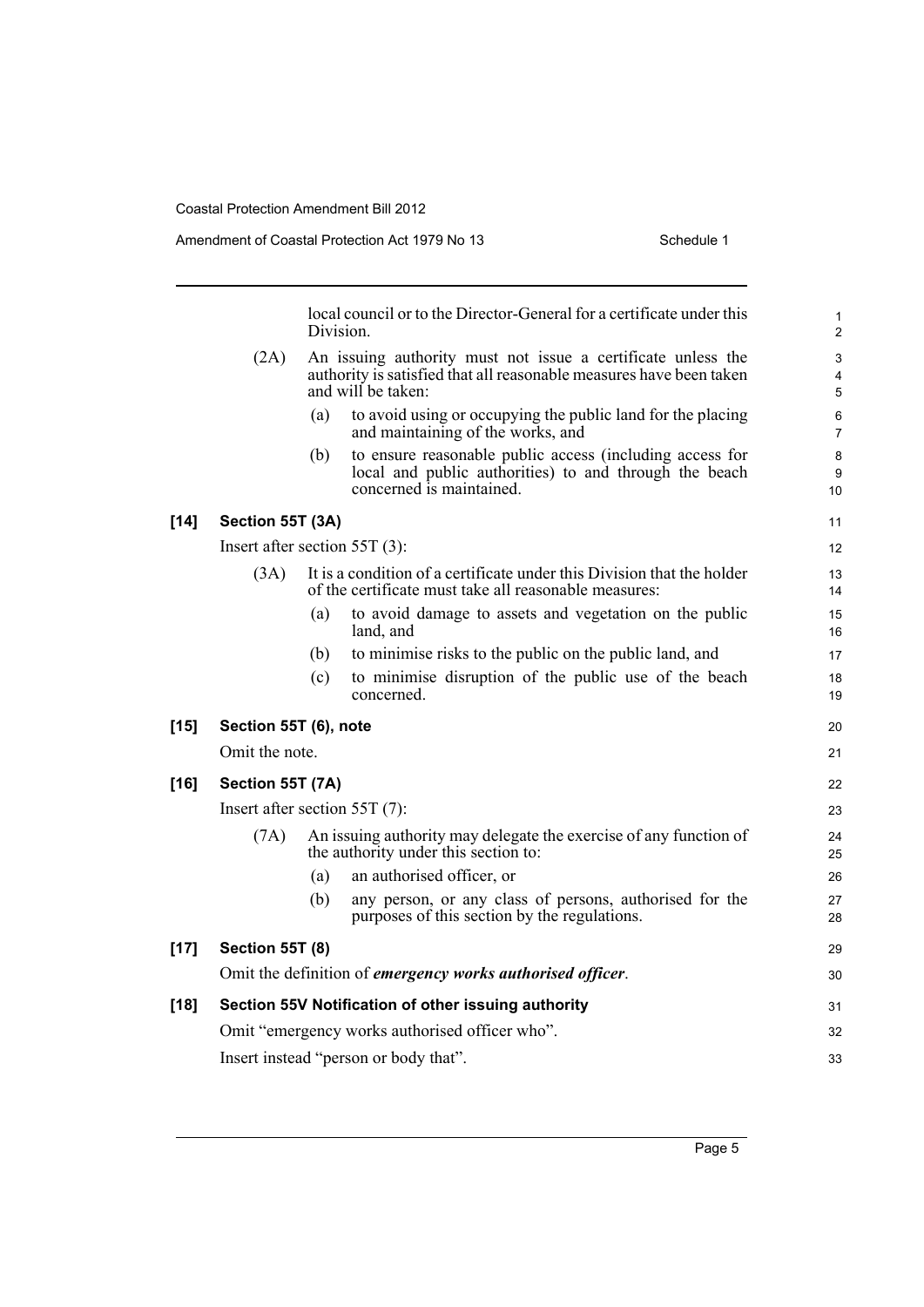Schedule 1 Amendment of Coastal Protection Act 1979 No 13

#### **[19] Section 55V (a) and (b)** Omit the paragraphs. Insert instead: (a) the relevant council—if the certificate was issued by the Director-General, (b) the Director-General—if the certificate was issued by a council, **[20] Sections 55VA and 55VB** Insert after section 55V: **55VA Maximum period allowed for temporary coastal protection works on public land** (1) The maximum period allowed for temporary coastal protection works on public land is 2 years commencing on the placement of the works. (2) Despite subsection (1), if at the expiry of the 2-year period referred to in that subsection, a development application is pending under the *Environmental Planning and Assessment Act 1979* for consent to development for the purposes of coastal protection works on the public land, the maximum period allowed for the works ends: (a) where, on the final determination of that development application (including any appeals relating to that application), the application is refused—21 days after that final determination, or (b) where, on the final determination of that development application (including any appeals relating to that application), the application is granted—such further period as is specified in the consent. (3) Works cease to be temporary coastal protection works for the purposes of this Act if the works remain in place for longer than the maximum period allowed for temporary coastal protection works under this section. **55VB Public authorities not to unreasonably refuse access to public land** A public authority must not unreasonably refuse a person access to the public authority's public land to enable the person to lawfully place temporary coastal protection works on the land or on other public or private land. 1 2 3 4 5 6 7 8 9 10 11 12 13 14 15 16 17 18 19 20 21 22 23  $24$ 25 26 27 28 29 30 31 32 33 34 35 36 37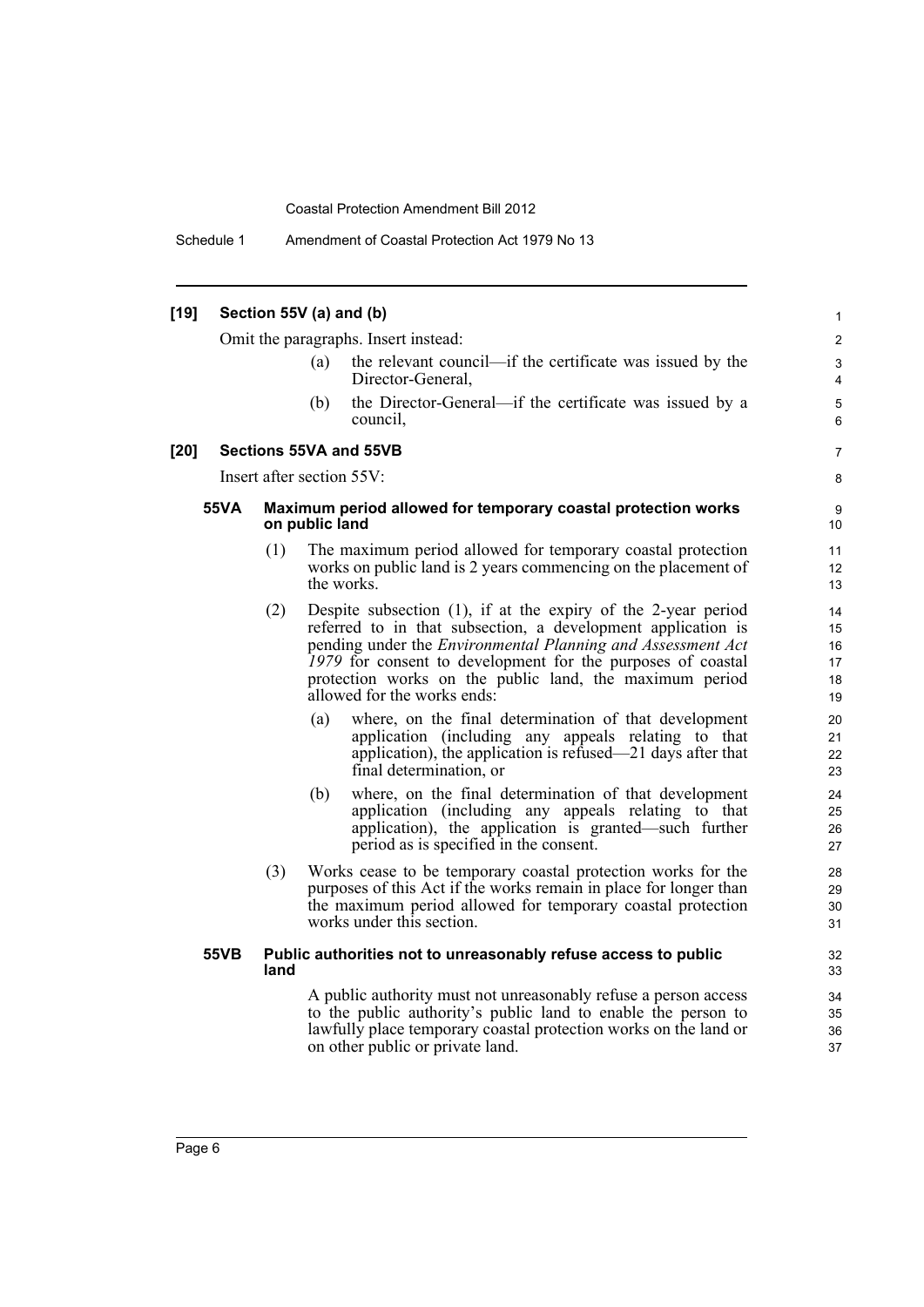Amendment of Coastal Protection Act 1979 No 13 Schedule 1

| $[21]$ | coastal protection works                                              |     | Section 55X Notice to council and others of placement of temporary                                                                                                                           | $\mathbf{1}$<br>$\overline{2}$      |
|--------|-----------------------------------------------------------------------|-----|----------------------------------------------------------------------------------------------------------------------------------------------------------------------------------------------|-------------------------------------|
|        |                                                                       |     | Omit "in reliance on section $55Z$ " from section $55X(1)$ (b).                                                                                                                              | 3                                   |
| $[22]$ | <b>Section 55X (2)</b>                                                |     |                                                                                                                                                                                              | $\overline{4}$                      |
|        |                                                                       |     | Omit the subsection. Insert instead:                                                                                                                                                         | 5                                   |
|        | (2)                                                                   |     | The notification under subsection $(1)$ is to be made in the manner<br>and to the person or persons specified by the regulations for the<br>purposes of this subsection.<br>Maximum penalty: | 6<br>$\overline{7}$<br>$\bf 8$<br>9 |
|        |                                                                       | (a) | in the case of a corporation—100 penalty units, or                                                                                                                                           | 10                                  |
|        |                                                                       | (b) | in any other case—50 penalty units.                                                                                                                                                          | 11                                  |
| $[23]$ | land                                                                  |     | Section 55Y Removal of temporary coastal protection works from public                                                                                                                        | 12<br>13                            |
|        | Omit "on land" from section 55Y (1). Insert instead "on public land". |     |                                                                                                                                                                                              | 14                                  |
| $[24]$ | <b>Section 55Y (1)</b>                                                |     | 15                                                                                                                                                                                           |                                     |
|        | Omit the following:                                                   |     |                                                                                                                                                                                              |                                     |
|        | Maximum penalty:                                                      |     |                                                                                                                                                                                              | 17                                  |
|        |                                                                       | (a) | in the case of a corporation—4,500 penalty units and<br>400 penalty units for each day the offence continues, or                                                                             | 18<br>19                            |
|        |                                                                       | (b) | in any other case—2,250 penalty units and 200 penalty<br>units for each day the offence continues.                                                                                           | 20<br>21                            |
|        | Insert instead:                                                       |     |                                                                                                                                                                                              | 22                                  |
|        | Maximum penalty:                                                      |     |                                                                                                                                                                                              |                                     |
|        |                                                                       | (a) | in the case of a corporation—2,250 penalty units and<br>200 penalty units for each day the offence continues, or                                                                             | 24<br>25                            |
|        |                                                                       | (b) | in any other case— $1,125$ penalty units and 100 penalty<br>units for each day the offence continues.                                                                                        | 26<br>27                            |
| $[25]$ |                                                                       |     | Section 55Y (as amended by this Act)                                                                                                                                                         | 28                                  |
|        | in Division 2 of Part 4C.                                             |     | Renumber the section as section 55VC and move it to its appropriate location                                                                                                                 | 29<br>30                            |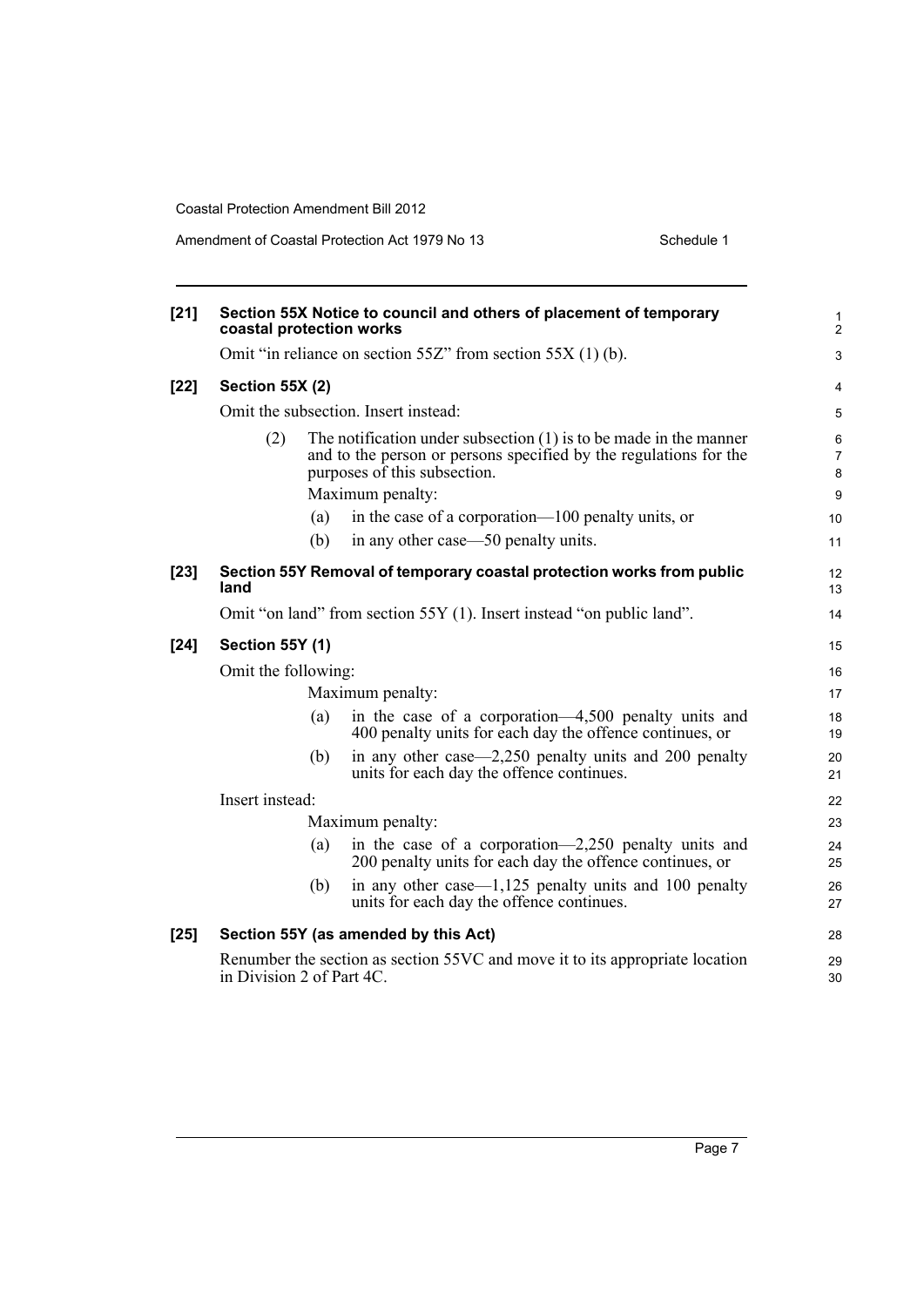Schedule 1 Amendment of Coastal Protection Act 1979 No 13

| $[26]$ | <b>Section 55Z</b>                                                                                                                                                                                                                                                                                                                                                    | 1                                       |
|--------|-----------------------------------------------------------------------------------------------------------------------------------------------------------------------------------------------------------------------------------------------------------------------------------------------------------------------------------------------------------------------|-----------------------------------------|
|        | Omit the section. Insert instead:                                                                                                                                                                                                                                                                                                                                     | $\overline{2}$                          |
|        | 55Z<br>Use and occupation of adjacent private land with permission                                                                                                                                                                                                                                                                                                    | 3                                       |
|        | An owner of land may use and occupy adjacent land (other than<br>public land) for the placing, maintaining and removal of<br>temporary coastal protection works, but only if that landowner<br>has obtained a lease, easement, right-of-way or other interest in<br>land from the owner of the adjacent land to use and occupy the<br>adjacent land for that purpose. | 4<br>5<br>6<br>$\overline{7}$<br>8<br>9 |
| $[27]$ | Section 55ZC Orders relating to temporary coastal protection works                                                                                                                                                                                                                                                                                                    | 10                                      |
|        | Insert "on public land" before "or the works are not being maintained" in<br>section 55 $\overline{Z}C(1)(d)$ .                                                                                                                                                                                                                                                       | 11<br>12                                |
| $[28]$ | Section 55ZC (3) (a) and (d)                                                                                                                                                                                                                                                                                                                                          | 13                                      |
|        | Omit the paragraphs.                                                                                                                                                                                                                                                                                                                                                  | 14                                      |
| $[29]$ | Section 55ZC (6)                                                                                                                                                                                                                                                                                                                                                      | 15                                      |
|        | Insert "on public land" after "protection works" where firstly occurring.                                                                                                                                                                                                                                                                                             | 16                                      |
| $[30]$ | Section 55ZC (6), note                                                                                                                                                                                                                                                                                                                                                | 17                                      |
|        | Omit the note.                                                                                                                                                                                                                                                                                                                                                        | 18                                      |
| $[31]$ | Section 55ZF Failure to comply with order                                                                                                                                                                                                                                                                                                                             | 19                                      |
|        | Omit "under this Part" from section 55ZF (1).                                                                                                                                                                                                                                                                                                                         | 20                                      |
|        | Insert instead "under section 55ZA or 55ZB".                                                                                                                                                                                                                                                                                                                          | 21                                      |
| $[32]$ | Section 55ZF (1A)                                                                                                                                                                                                                                                                                                                                                     | 22                                      |
|        | Insert after section $55ZF(1)$ :                                                                                                                                                                                                                                                                                                                                      | 23                                      |
|        | A person who does not comply with an order under section 55ZC<br>(1A)<br>is guilty of an offence.<br>Maximum penalty:<br>in the case of a corporation—2,250 penalty units and<br>(a)                                                                                                                                                                                  | 24<br>25<br>26<br>27                    |
|        | 200 penalty units for each day the offence continues, or<br>in any other case— $1,125$ penalty units and 100 penalty<br>(b)                                                                                                                                                                                                                                           | 28<br>29                                |
|        | units for each day the offence continues.                                                                                                                                                                                                                                                                                                                             | 30                                      |
|        |                                                                                                                                                                                                                                                                                                                                                                       |                                         |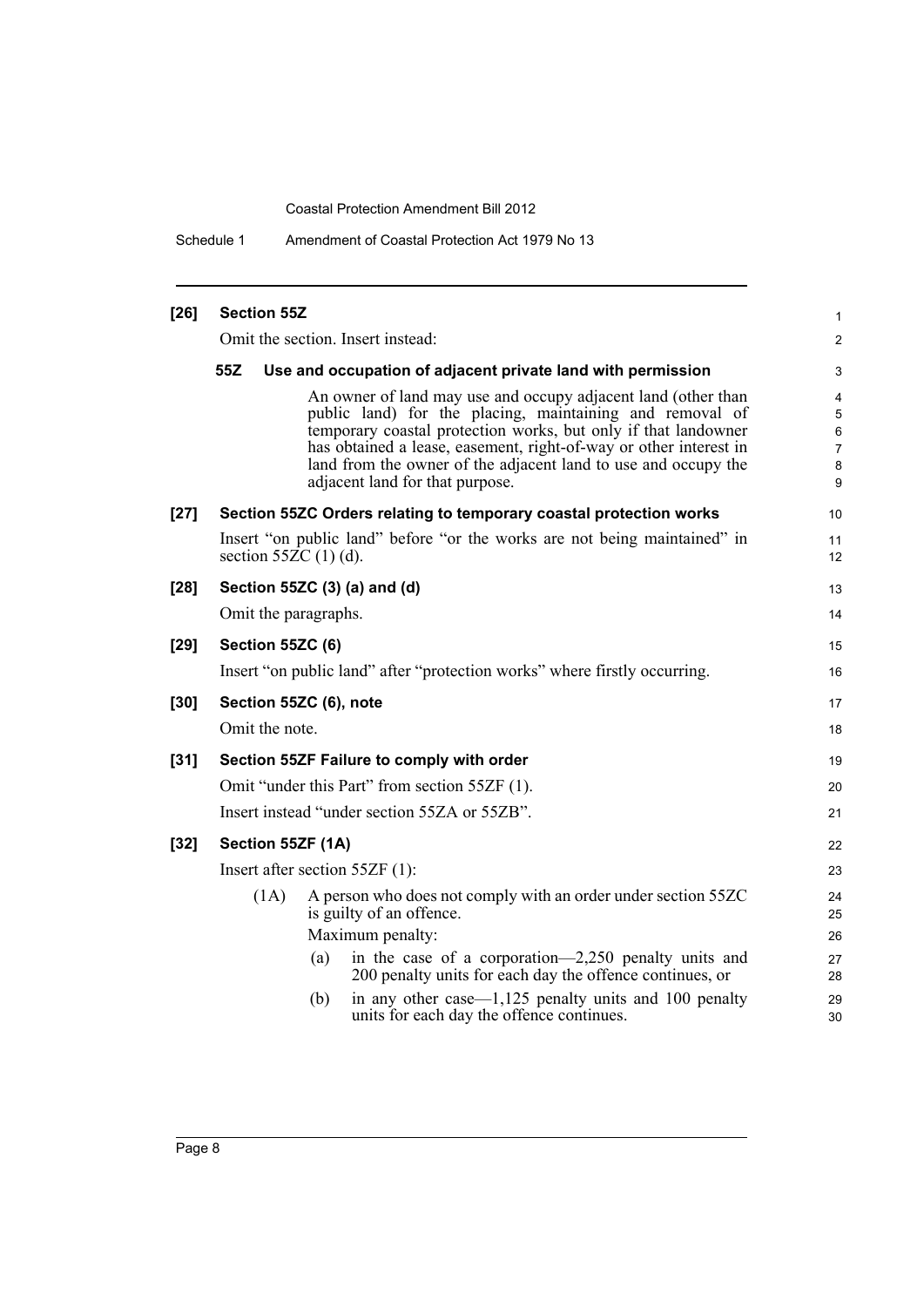Amendment of Coastal Protection Act 1979 No 13 Schedule 1

#### **[33] Section 55ZH Successors in title and temporary coastal protection works**

Omit section 55ZH (1) and (2). Insert instead:

(1) If an original owner of private land to whom a certificate under Division 2 of Part 4C has been issued ceases, before placing temporary coastal protection works on public land, to be the owner of the private land, a successor in title is taken for the purposes of this Act to be the original owner. Such a successor in title may place and maintain those authorised temporary coastal protection works on the public land in accordance with that certificate. **Note.** A person who places temporary coastal protection works may be made the subject of an order under this Part—see section 55ZC. (2) If an original owner of land, after placing temporary coastal protection works on that land, but before the works are removed and the land restored in accordance with this Act, ceases to be the owner of that land, a successor in title is taken for the purposes of this Act to be the original owner. Such a successor in title may be made the subject of an order under this Part as if the successor in title were the original owner. **[34] Section 55ZH (3)** Omit "in accordance with a certificate under Division 2 of Part 4C". Insert instead "in accordance with this Act". **[35] Section 56B Categorisation of coastal risks to land** Omit the section. **[36] Section 59 Proceedings for offences** Omit "55Y" wherever occurring in section 59 (1) and (2). Insert instead "55VC". **[37] Schedule 1 Savings, transitional and other provisions** Insert at the end of clause 1 (1): *Coastal Protection Amendment Act 2012* 4 5 6 7 8  $\mathsf{q}$ 10 11 12 13  $14$ 15 16 17 18 19 20 21 22 23 24 25 26 27 28 29 30 31

1  $\overline{2}$  $\overline{a}$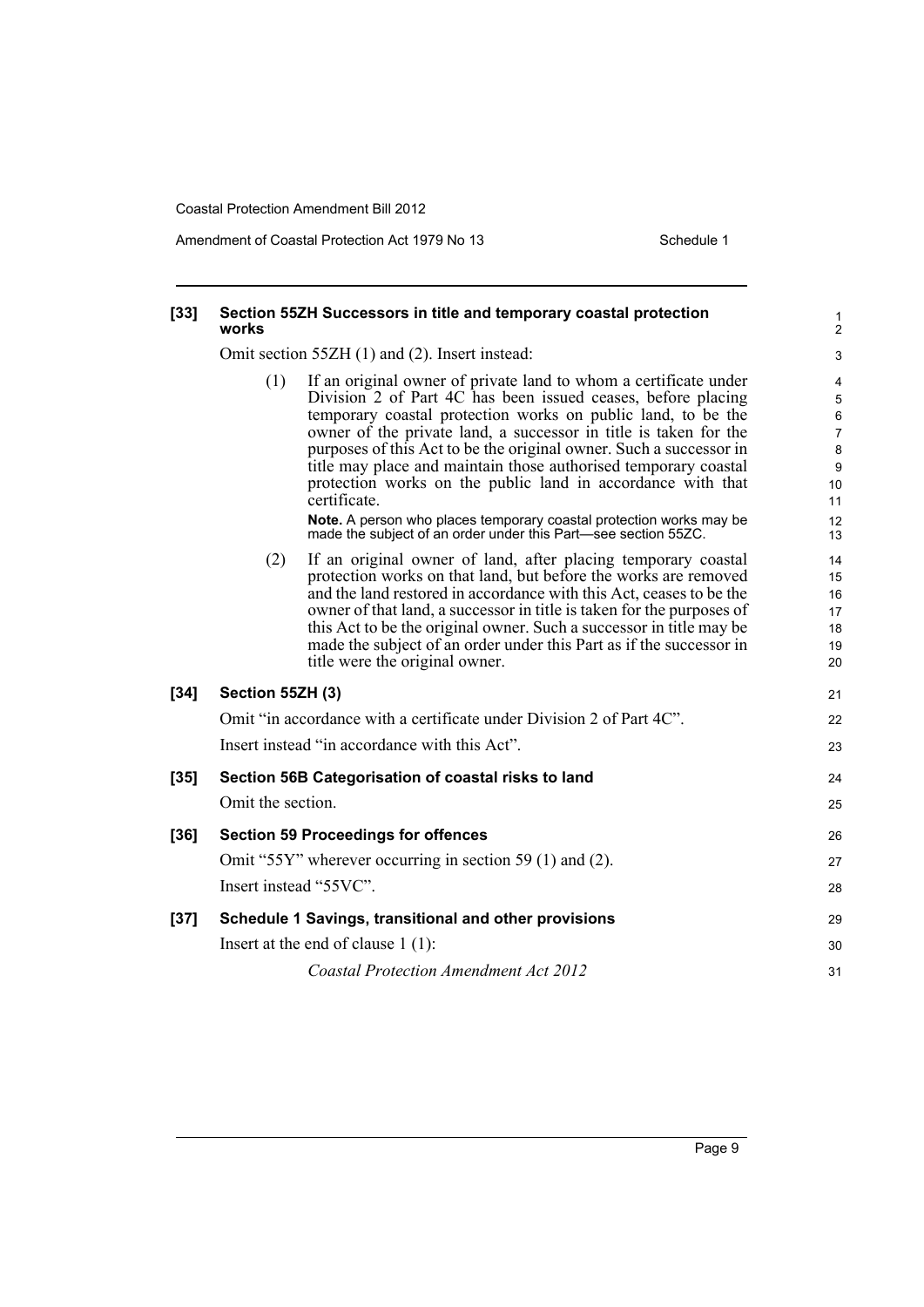## <span id="page-15-0"></span>**Schedule 2 Amendment of Coastal Protection Regulation 2011**

| [1] | The whole Regulation                                          | 3 |
|-----|---------------------------------------------------------------|---|
|     | Omit "emergency coastal protection works" wherever occurring. | 4 |
|     | Insert instead "temporary coastal protection works".          | 5 |
|     | Clauses 9 and 12                                              | 6 |
|     | Omit "55Y" wherever occurring. Insert instead "55VC".         | 7 |
| [3] | Part 4 Categorisation of coastal risks to land                | 8 |
|     | Omit the Part.                                                | 9 |

1 2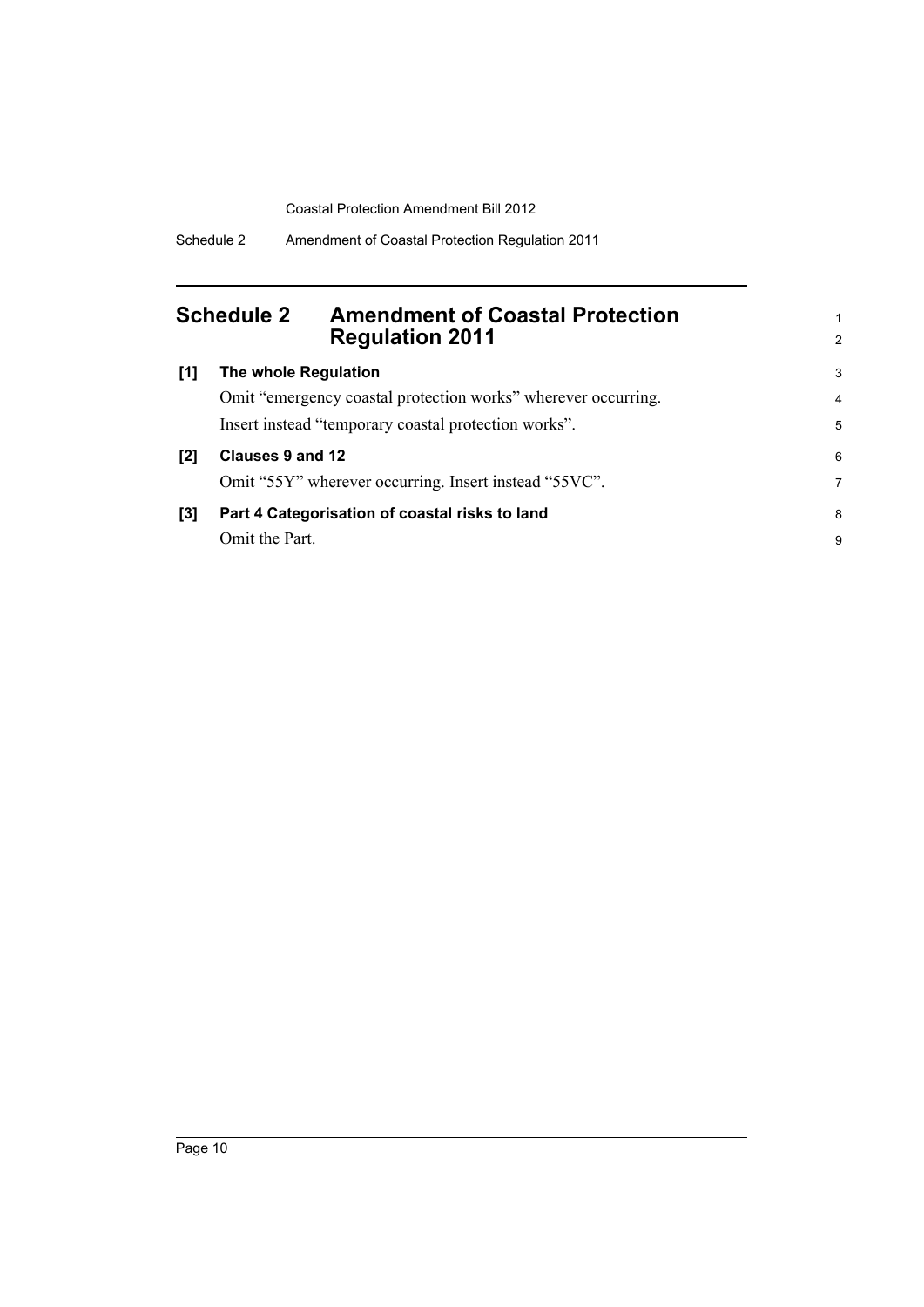Amendment of other legislation Schedule 3

<span id="page-16-0"></span>

|     | <b>Schedule 3</b><br><b>Amendment of other legislation</b>                                                                                                                    | 1              |
|-----|-------------------------------------------------------------------------------------------------------------------------------------------------------------------------------|----------------|
| 3.1 | <b>Conveyancing (Sale of Land) Regulation 2010</b>                                                                                                                            | 2              |
|     | <b>Schedule 3 Prescribed warranties</b>                                                                                                                                       | 3              |
|     | Omit "emergency coastal protection works" from clause 22 of the Schedule.                                                                                                     | $\overline{4}$ |
|     | Insert instead "temporary coastal protection works".                                                                                                                          | 5              |
| 3.2 | <b>Environmental Planning and Assessment Regulation 2000</b>                                                                                                                  | 6              |
| [1] | <b>Schedule 4 Planning certificates</b>                                                                                                                                       | $\overline{7}$ |
|     | Omit "emergency coastal protection works" wherever occurring in clause 4A<br>of the Schedule.                                                                                 | 8<br>9         |
|     | Insert instead "temporary coastal protection works".                                                                                                                          | 10             |
| [2] | Schedule 4, clause 4A (3)                                                                                                                                                     | 11             |
|     | Omit the subclause.                                                                                                                                                           | 12             |
| 3.3 | <b>Local Government Act 1993 No 30</b>                                                                                                                                        | 13             |
| [1] | Section 733 Exemption from liability-flood liable land, land subject to<br>risk of bush fire and land in coastal zone                                                         | 14<br>15       |
|     | Omit "emergency coastal protection works authorised by a certificate under<br>Division 2 of Part 4C of the <i>Coastal Protection Act 1979</i> " from<br>section 733 (3) (f6). | 16<br>17<br>18 |
|     | Insert instead "temporary coastal protection works".                                                                                                                          | 19             |
| [2] | Section 733 (8), definition of "coastal management works"                                                                                                                     | 20             |
|     | Omit "emergency coastal protection works".                                                                                                                                    | 21             |
|     | Insert instead "temporary coastal protection works".                                                                                                                          | 22             |
| [3] | <b>Dictionary</b>                                                                                                                                                             | 23             |
|     | Omit "emergency coastal protection works" from the definition of <i>coastal</i><br>protection service.                                                                        | 24<br>25       |
|     | Insert instead "temporary coastal protection works".                                                                                                                          | 26             |